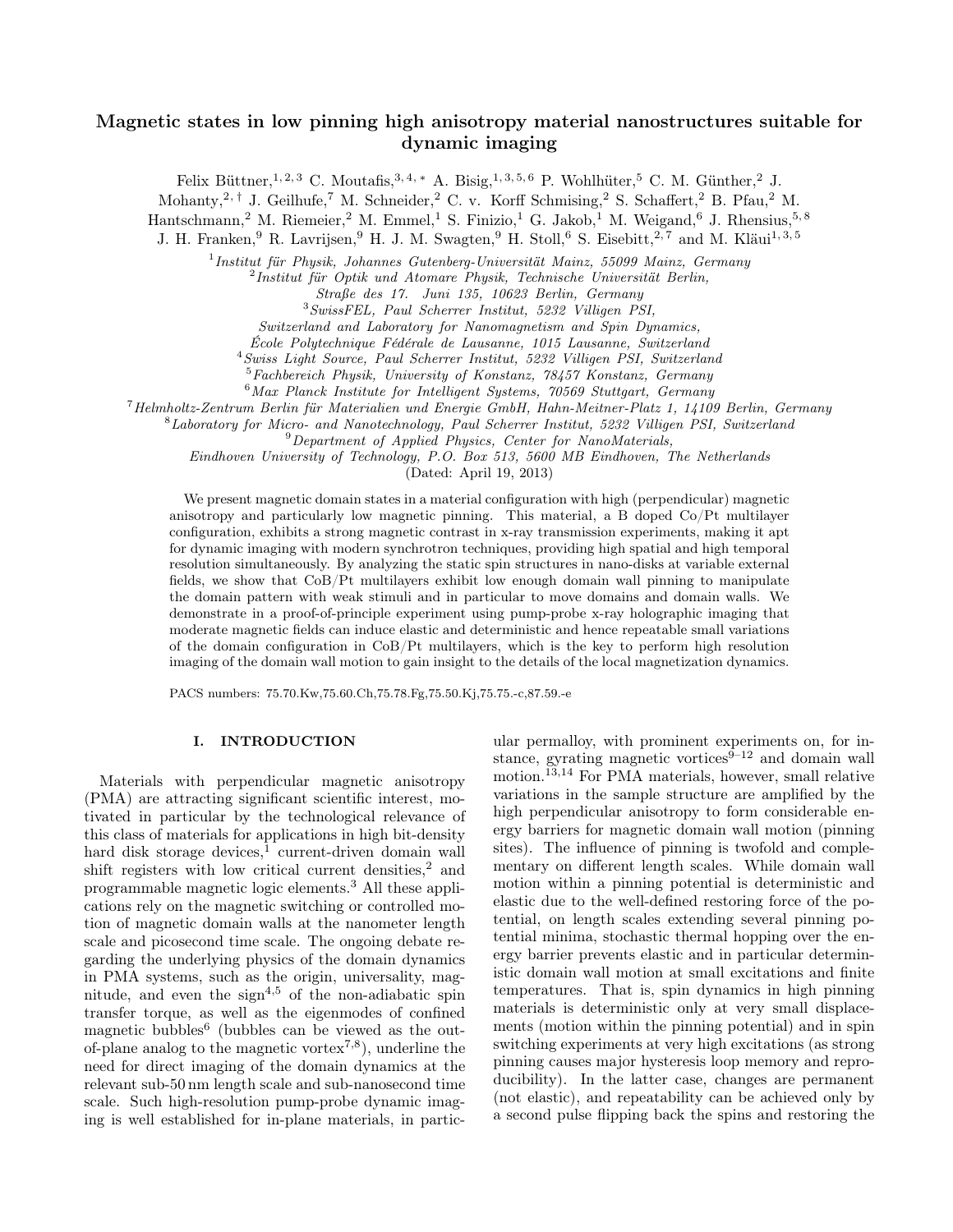original configuration. To image domain wall motion, on the other hand, elasticity is needed on a length scale significantly larger than the spatial resolution, and thus shallow and sparsely distributed pinning sites are desirable. It has been demonstrated recently that pump-probe imaging of creep domain wall motion is possible, provided the domain wall can be reset to a well-defined starting position after every excitation, which, for instance, can be realized by using an artificial energy barrier.<sup>15</sup> However, the stochastic motion during the excitation effectively reduces the time resolution, leading to uncertainties in the nanosecond regime. For numerous applications and basic science studies, e.g., for the observation of gyrating bubbles, it is desirable that the domain wall motion is deterministic on the sub-nanosecond time scale, and elastic, i.e., that the system returns to the initial configuration when no external stimulus is present. The availability of a suitable, low-pinning PMA material system is thus pivotal in this context.

Here we are using x-ray imaging to determine the magnetic states. This is so far the only approach combining high spatial and high temporal resolution that allows for the imaging of magnetic domain dynamics in a pump-probe scheme. X-ray holographic imaging<sup>16</sup> in a transmission geometry is ideally suited as this technique is intrinsically drift-free and hence allows for the reliable detection of changes in the domain pattern even down to a few nanometers. However, x-ray-transmission– based dynamic imaging entails several constraints to the sample under investigation. First, the total thickness of the magnetic material has to be sufficient to provide reasonable magnetic contrast through the x-ray magnetic circular dichroism  $(XMCD)$ .<sup>17</sup> Specifically, imaging in a transmission geometry currently requires several nanometers of magnetic material. Materials with PMA, which can be prepared with the desired thickness on amorphous  $Si<sub>3</sub>N<sub>4</sub>$  membranes, are, for instance, multilayers of transition metals, such as Co/Pt or Co/Pd. These materials have been commonly used in a wide range of experiments<sup>1,3,18–22</sup> and are very well characterized.<sup>23–29</sup> Second, the pump-probe scheme relies on a deterministic and elastic response of the magnetic domains and domain walls to drive forces of up to GHz repetition rates. This requires a material with particularly low pinning to provide the high repeatability of the domain wall motion, which is also of key importance for applications.

In this paper we present a perpendicular magnetic material configuration for deterministic domain wall motion based on B doped Co/Pt multilayers. In this material a significant reduction of the domain wall pinning has been found using quasi-static measurement techniques on films with sub-nanometer Co thickness.30,31 For x-raytransmission–based imaging, however, we need a minimum total thickness of a few nanometers of magnetic material. As the PMA in non-epitaxial Co/Pt arises from the  $Co/Pt$  interface interaction,<sup>32</sup> a natural way to retain the magnetic properties in a few nanometers thick configuration is to use multilayer stacks. Using xray holographic imaging of nano-patterned disks under statically applied external magnetic fields, we show that the pinning strength in our developed CoB/Pt multilayer configuration is sufficiently low and can enable repetitive pump-probe dynamic imaging. We demonstrate the repeatability in a pump-probe experiment, showing that we can use the material to image domain dynamics with sub-50 nm spatial resolution and sub-nanosecond time resolution.

#### II. EXPERIMENT

Our B doped magnetic multilayer is a  $Ta(2)/Pt(2)/[Co_{68}B_{32}(0.35)/Pt(0.7)]_{40}/Pt(1.3)$  (thicknesses given in nm) stack grown on a  $Si<sub>3</sub>N<sub>4</sub>$  membrane where a holographic mask with an 800 nm diameter object hole has been prepared by focused ion beam milling in a  $1.5 \mu m$  thick gold film on the back side before deposition. The magnetic film was grown using DC magnetron sputtering at a chamber base pressure of  $3 \times 10^{-8}$  mbar. The Co<sub>68</sub>B<sub>32</sub> layers were grown at an Ar pressure of  $1 \times 10^{-2}$  mbar and a DC sputtering power of 20W, while for the Pt layers an Ar pressure of  $3 \times 10^{-3}$  mbar at 60 W was used. The film was patterned after deposition into a 750 nm diameter disk centered to the object hole using electron beam lithography (EBL) and Ar ion milling. Finally, a 65 nm diameter reference hole was prepared adjacent to the object hole, yielding a resolution of  $45(10)$  nm.<sup>33</sup> To compare the magnetic properties, we investigate nanostructures of a representative transition metal multilayer stack:  $Ta(3)/Pd(3)/[Co(0.3)/Pd(0.9)]_{50}/Pd(1.1)$ . The material is grown on a  $Si<sub>3</sub>N<sub>4</sub>$  membrane and patterned into a 600 nm diameter disk by EBL and lift-off. The holographic mask is fabricated on a separate membrane to define a 2 µm object hole and an adjacent 50 nm reference hole in a 900 nm thick gold film, yielding a resolution of approximately 35(10) nm. The mask is aligned to the magnetic disk using piezo stages.<sup>34</sup> This approach requires a special image reconstruction procedure to achieve optimal spatial resolution due to the finite distance between sample and mask (11 µm in our case).<sup>35</sup> The holographic imaging was performed at the UE-52 SGM beamline at the BESSY II synchrotron in Berlin using circularly polarized photons with energy tuned to the Co  $L_3$  absorption edge (778 eV), employing XMCD to obtain magnetic contrast.

From superconducting quantum interference device (SQUID) measurements on a continuous CoB/Pt multilayer film with the exact same composition, we obtain a saturation magnetization of  $M_s = 1.24(3) \times 10^6$  A/m (when normalized to the total thickness of the magnetic CoB), and a hard axis saturation field of  $\mu_0H_k =$  $0.34(5)$  T corresponding to a total (effective) uniaxial magnetic anisotropy of  $K_{u,\text{eff}} = 2.1(3) \times 10^5 \text{ J/m}^3$ . Here  $K_{u, \text{eff}} > 0$  defines a preferred out-of-plane alignment of magnetic moments. In a single layer configura-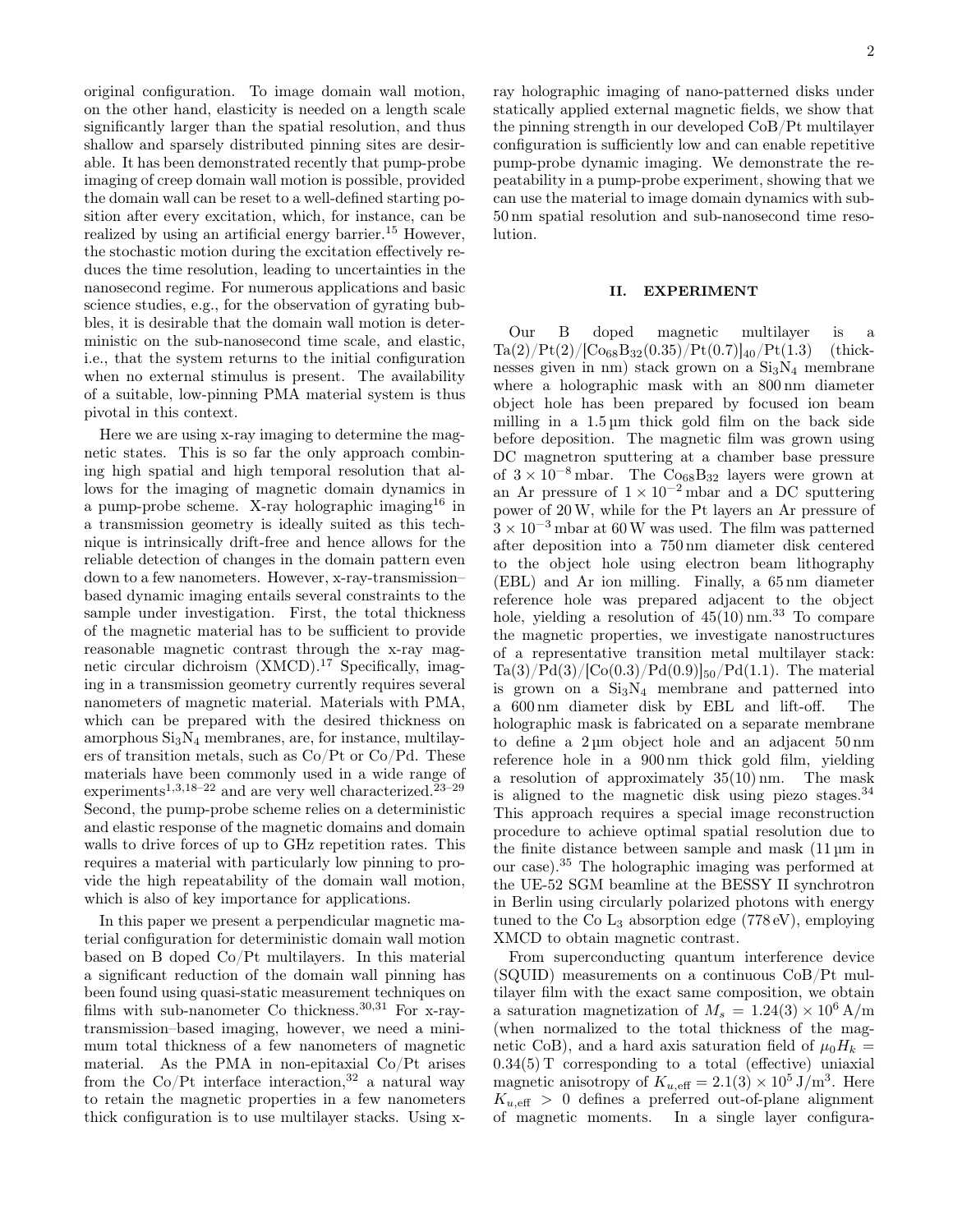tion  $(Pt(4)/Co_{68}B_{32}(0.6)/Pt(2))$ , similar values of  $M_s =$  $1.03 \times 10^6$  A/m and  $K_{u,eff} = 3.2 \times 10^5$  J/m<sup>3</sup> have been found before.30,31 To calculate the crystal field uniaxial anisotropy constant  $K_u$ , we make use of the analytic relation  $\mathbf{H} = \frac{\partial F}{\mu_0 \partial \mathbf{M}}$  between the magnetic field  $\mathbf{H}$ and the magnetization M through the free energy density  $F$ , which holds if the system is in thermodynamic equilibrium.<sup>36</sup> In absence of any further knowledge of the magnetization reversal mechanism, the equilibrium magnetization can be approximated by the average of both hysteresis branches, with the difference giving a reasonable estimate for the  $2\sigma$  confidence interval. The free energy density is a potential, for which we can hence choose a constant offset such that the free energy density of the in-plane saturated state is  $F_{s,ip} = 0$ . Bringing the system from in-plane to out-of-plane saturation costs demagnetization energy and yields anisotropy energy. The free energy density of the out-of-plane saturated state is hence  $F_{s,\text{oop}} = \mu_0 M_s^2/2 - K_u$ . The remanent (demagnetized) state shows complex domains, which makes the corresponding free energy density  $F_0$  difficult to calculate. Here, however, we only use that the value  $F_0$  is unique and therefore equal for the in-plane and the out-of-plane loop. The energy differences  $F_{s,\rm{oop}} - F_0$  and  $F_{s,\rm{ip}} - F_0$ can be determined by calculating the saturation energies  $E_{s,\text{oop}}$  and  $E_{s,\text{ip}}$ , respectively, from the measured hysteresis loops.<sup>36</sup> Combining these considerations, we arrive at  $K_u = \mu_0 M_s^2 / 2 - E_{\text{s,oop}} + E_{\text{s,ip}}$ . For our material configuration, we obtain a value of  $K_u = 1.01(5) \times 10^6 \text{ J/m}^3$ , corresponding to a quality factor of  $Q = 1.05(8)$ . With these properties, our material is comparable to typical  $Co/Pt$  or  $Co/Pd$  multilayers,  $23-28$  and in contrast to other low-pinning materials such as permalloy, it belongs to the class of high-anisotropy materials.

# III. STATIC PROPERTIES OF Co/Pd

In Fig. 1 we present static magnetic images of a Co/Pd disk at various uniformly applied external magnetic fields, and based on them we analyze the magnetic behavior of nanostructures from this material. Due to the inhomogeneity of the field and the hysteresis of the electro-magnet, the field values given in the following are approximate, with an error of  $6 \text{ mT} + 10\%$  of the actual value. We first image the domain configuration at zero applied field in Fig.  $1(a)$ . Subsequently, a downwardsoriented magnetic field of 100 mT is applied, see Fig. 1(b). After apparent saturation at 200 mT (not shown), the field is reduced to zero again [Fig.  $1(c)$ ]. Immediately afterwards 100 mT are applied in the downwards direction again, see Fig. 1(d), where a magnetic bubble-like domain is isolated.<sup>37</sup> From the imbalance of black and white domains at zero field, we can deduce a considerable remanent magnetization of the sample. The observed domains show, both at remanence and at applied fields, a large variation in width and shape. Moreover, the shape of the domains is not commensurate with the disk geom-



Figure 1. Evolution of the magnetic domain pattern in a 600 nm diameter Co/Pd disk during application of a uniform static external field of varying strength. White indicates magnetization pointing up (positive field direction) and black indicates magnetization pointing down. Between (b) and (c), the sample was saturated with a magnetic field of −200 mT.

etry. The irregularity is present at the edges of the disk as well as in the center. Note that the spin configuration in Fig.  $1(c)$  largely resembles that in Fig.  $1(a)$ , only with inverted contrast signaling the reversal of the magnetic moments. This reversal of magnetic moments as well as the substantially different intermediate state in Fig. 1(b) excludes insufficient saturation as an explanation for the similarity (as argued in Ref. 23). Rather, our observations point to the presence of considerable pinning sites distributed all over the sample. The pinning is usually attributed to local variations in the anisotropy. It has been reported in Refs. 1 and 26 that this variation could be explained by the different orientation of crystal grains in the polycrystalline Co. The presence of strong pinning sites as found in our Co/Pd material is highly desirable for applications in data storage devices to stabilize the domain configuration against external perturbations, and the reproducibility of the remanent domain configuration could be used to investigate, for instance, the switching dynamics induced by very strong excitations. For the specific purpose of pump-probe dynamic imaging of domain wall motion, however, a system with significantly weaker pinning centers and a reduced pinning density is required.

#### IV. STATIC PROPERTIES OF CoB/Pt

In Fig. 2 we present an out-of-plane hysteresis loop of a continuous CoB/Pt film together with a selection of images of a 750 nm diameter CoB/Pt multilayer disk at relevant field values of a similar hysteresis loop. In Fig.  $2(a)$  we see the virgin state after deposition. This remanent state shows, to the limit of our spatial resolution, equally distributed black and white domains as well as smooth domain walls. The domains with an average width of 68(4) nm are clearly resolved. Between Figs. 2(a) and 2(b), the disk experienced a field of  $65 \text{ mT}$ , causing a significant increase of the average domain width to 83(5) nm. This is the domain width of the minority domains in all subsequent images. Comparing Figs. 2(b) and  $2(c)$  we notice that an applied field of up to  $120 \,\mathrm{mT}$ changes the domain configuration gradually by a continuous retraction of the unfavorable domains from the edge of the disk, leaving the domain arrangement and the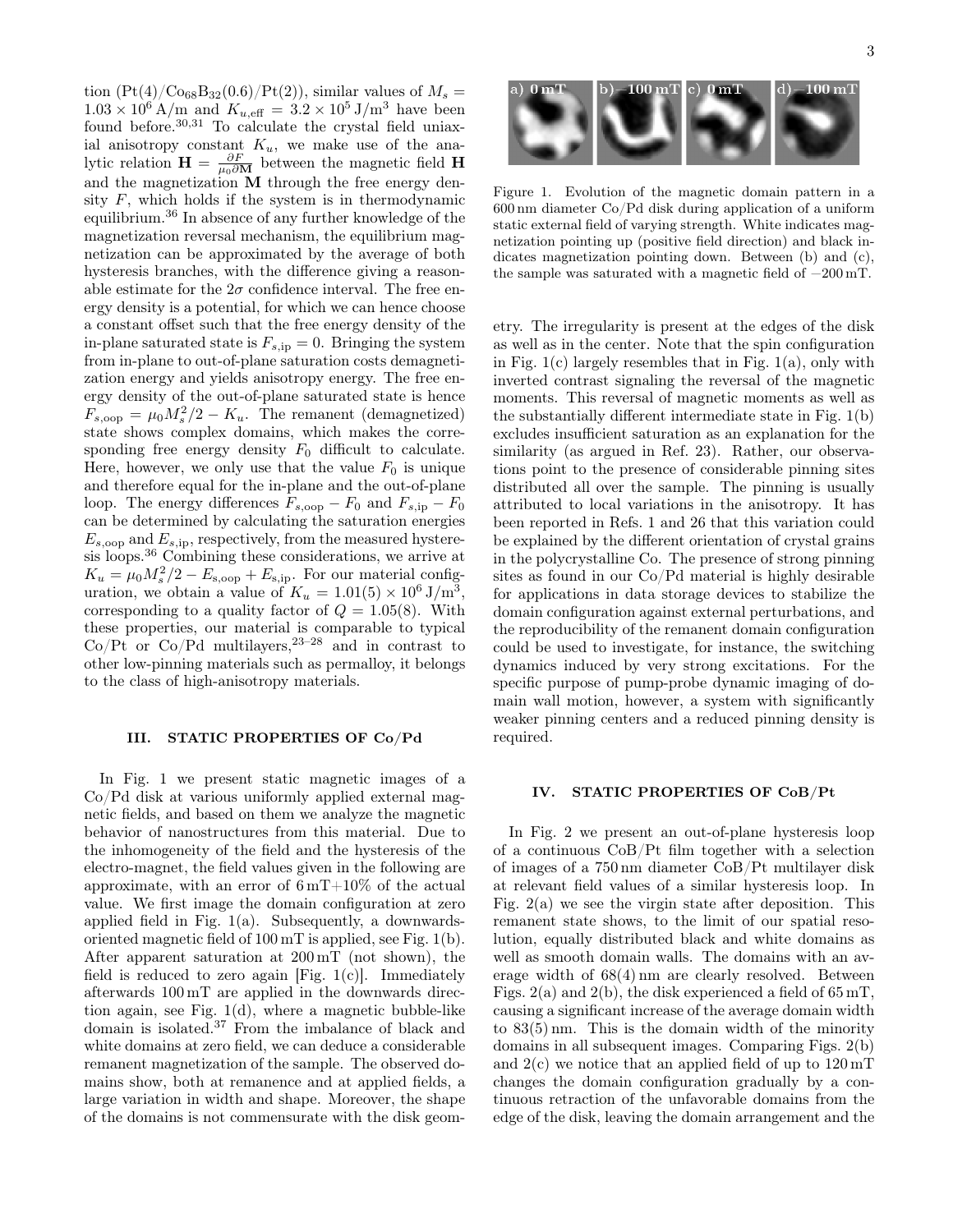

Figure 2. (Color online) (a) – (1) Selection of magnetization images of a 750 nm diameter CoB/Pt disk at various out-ofplane magnetic field steps, where white indicates magnetization pointing up (positive field direction) and black indicates magnetization pointing down. (a) shows the virgin state after deposition. Between (a) and (b), the sample experienced a field of 65 mT. Between (e) and (f), between (g) and (h), and between (i) and (j), the sample was saturated. (k) visualizes the difference of (d) and (e), and (l) depicts the sum of (d) and (g), highlighting the different positions of the bubbles in these images. (m) shows an out-of-plane hysteresis loop of a continuous CoB/Pt film, in which the field values corresponding to images  $(a) - (l)$  are illustrated.

widths of both black and white domains in the center approximately constant. When further increasing the field, the domains contract to multiple bubbles, see Fig. 2(d). The diameter of these bubbles equals, to the limit of our resolution, the widths of the minority domains that we find in any stripe-domain pattern along the hysteresis loop. In this part of the hysteresis loop, which corresponds to the only hysteretic part of the macroscopic  $M-H$  loop, the magnetic field required to induce sizable changes in the domain configuration is of the order of a few tens of mT only. A further increase of the field reduces the number of bubbles, and one of the remaining bubbles moves to restore an energetically more favorable configuration, see Figs.  $2(e)$  and  $2(k)$ , the latter showing the differences between Figs. 2(d) and 2(e) to highlight the new position of one of the bubbles. After saturation and returning close to remanence [Fig.  $2(f)$ ], we find a highly symmetric, meander-like domain configuration with equally distributed black and white domains and smooth domain walls as before in Fig. 2(a). When applying the external field in the opposite direction, we observe, similar to Figs.  $2(d)$  and  $2(e)$ , multibubble states before saturation of the disk, but now at entirely different positions, c.f. Fig.  $2(g)$ . This is also visualized in the sum of Figs. 2(d) and  $2(g)$  shown in Fig. 2(l). After saturation, we observe in particular on the descending branch of the hysteresis loop [Fig. 2(h)], but also at remanence [Fig. 2(i)], once more highly symmetric states, which, however, are otherwise not correlated to the patterns we found before in Figs. 2(a) and 2(f). The formation of symmetric patterns without correlation to previous field cycles is a general property of the sample, which is demonstrated also in another remanent state in Fig. 2(j). Following the terminology used by Pierce *et al.*<sup>29</sup> to characterize the (microscopic) hysteresis and the related pinning in Co/Pt-type materials, the presented data (consistent with all the images that we acquired on the system) demonstrate that our patterned CoB/Pt material has neither major loop microscopic return point memory nor major loop microscopic complementary point memory.

The increase of the initial as grown domain width to an apparent intrinsic width of 83(5) nm after applying a small external field can be related to the formation of a metastable configuration during fabrication, which included the heating of the sample for the lithography process. In general, our observations reveal a low density of pinning sites so that there are very few considerable energy barriers that separate different energetically degenerate magnetic states. This is particularly obvious from the consistently circular symmetry of the observed domain configurations commensurate with the circular geometry. From the absence of return point memory and complementary point memory, we conclude that the different energetically degenerate magnetic states that are commensurate with the symmetry of the geometry, such as those shown in Figs.  $2(f)$  and  $2(i)$ , are accessible from the saturated state without significant energy barriers (which would favor just one state). This means the energy landscape is rather flat, as any roughness in this energy landscape, which defines the pinning barriers, is overcome by the shape anisotropy energy, which hence sets an upper limit for the average pinning strength. As a shape anisotropy results from in-plane components of the stray field, this energy is small. The smooth domain walls and the constant width of the minority domains are further indications for a particularly low pinning strength and density in our material configuration. The fact that the observed bubbles are not located at predefined positions and that they can be moved by moderate field changes demonstrates additionally that in our material configuration sparsely distributed strong pinning sites are absent. Therefore, bubbles are not trapped in a considerable pinning potential well, which opens the possibility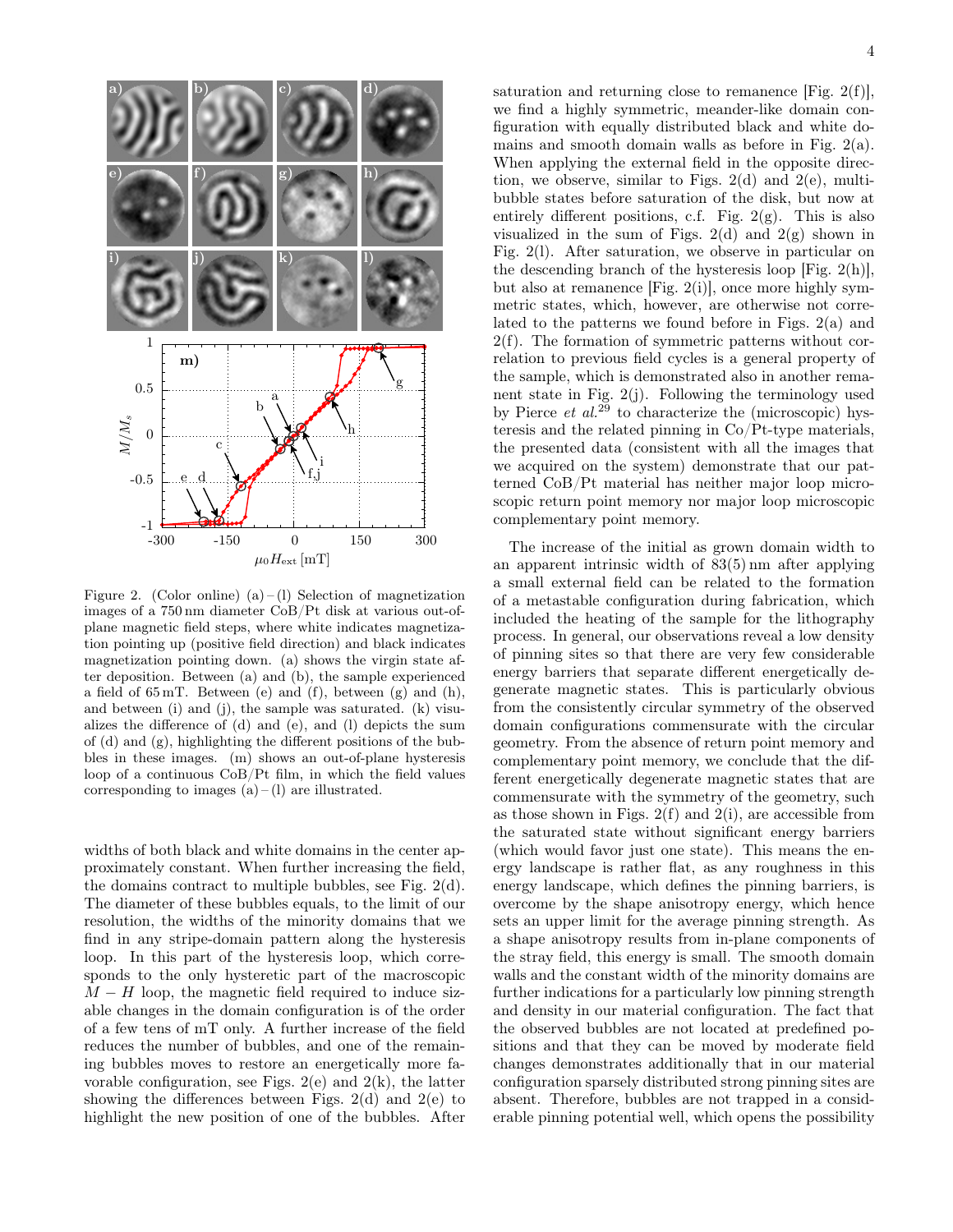

Figure 3. Pump-probe dynamic imaging of the excitation of a multibubble magnetic configuration in a 700 nm CoB/Pt multilayer disk with a static bias field of 140 mT in the out-ofplane direction. In (a) we see the topography of the sample, with the large circle defining the object hole in the opaque Au film. The area of magnetic material is highlighted by a lighter boundary and only the inner part is shown in (b) and (c). In (b) we show the magnetic state long after (46 ns) a 25 mT homogeneous magnetic field pulse of 4 ns duration, where black indicates magnetization pointing down, white indicates magnetization pointing up (positive field direction). This corresponds to the state without a field pulse. The black dotted lines mark the borders of bubble-like configurations of down-pointing magnetic moments. (c) depicts the domain configuration of the disk on the plateau of the pulse, and the border of the bubble domains off the pulse is sketched again with dotted lines to highlight the shrinking of the bubbles.

to observe some of the recently predicted dynamical behavior of magnetic bubbles arising from their topological properties.<sup>6</sup>

# V. DYNAMIC IMAGING IN CoB/Pt

To demonstrate the suitability of the material for pump-probe dynamic imaging of field-induced domain dynamics, a microcoil was fabricated lithographically around a disk of the CoB/Pt material configuration. Through this microcoil, 4 ns long rectangularly shaped pulses were injected at a repetition rate of 1.25 MHz, generating an approximately uniform out-of-plane field of 25 mT. The pulse injection was synchronized with the probing x-rays to allow for imaging of the magnetic state at variable times after the start of the pulse. We set the system in a multibubble configuration by applying an in situ static magnetic field of 140 mT parallel to the excitation field. To demonstrate the repeatability, we present an image of the magnetic state during the pulse and one image long after the pulse (46 ns), where each image has been reconstructed from the accumulated average of several  $10<sup>9</sup>$  pump-probe iterations. The total accumulation of the two images was subdivided into several sequences of alternating time delays to confirm that the observed differences are fully dynamical in nature and not due to a single, thermally activated event of domain wall motion.

In Fig. 3 we present dynamic images of the magnetic domain configuration long after the pulse in Fig. 3(b) and on the plateau of the pulse in Fig.  $3(c)$ . Both images show clearly different magnetic contrast. In both images, we can identify three domains [highlighted by black dotted lines in Figs.  $3(b)$  and  $3(c)$ ] with magnetic moments pointing downwards, opposite to the upwardsobserve that these minority domains are enlarged and slightly elliptical. During the pulse [Fig.  $3(c)$ ], the minority domains shrink to a rounder shape, a dynamics that resembles a breathing mode of magnetic bubbles expected for homogeneous out of plane fields. To highlight the changes due to the field pulse, the border of the bubbles in the remanent state has been overlaid on both images with dotted lines. All three bubbles shrink when we apply this field pulse in the up-direction. The shrinking and expansion is highly anisotropic. Only the long axes of the elliptical domains vary considerably. The length of the short axes remains constant with varying field strength, which is in agreement with our observation of a constant width of minority domains in the static hysteresis loop.

These proof-of-principle images of dynamic domain changes demonstrate that our material configuration is magnetically sufficiently soft to allow for inducing significant and clearly detectable changes using microcoilgenerated nanosecond field pulses with several MHz repetition rate. The dynamic response of the system is deterministic and elastic, allowing us to obtain clear images from an accumulated average of several  $10<sup>9</sup>$  pump-probe iterations.

# VI. CONCLUSIONS

From the observed static domain states at variable external fields, we conclude that CoB/Pt multilayers exhibit a very weak influence of pinning on the magnetic states. This leads to the necessary viscous motion of domain walls in an external magneto-static potential and the resulting reproducibility for repetitive pump-probe imaging of magnetic domain dynamics. We demonstrate the suitability of this material in a dynamic pump-probe imaging experiment of multibubble soliton<sup>38</sup> states, where we were able to observe and repeat the expansion of bubbles to elliptical domains and the shrinking back to bubble states. For high anisotropy systems, our material configuration has the potential to become of equally wide spread use as permalloy for low anisotropy systems, and thereby enabling a comparable range of fundamental experiments for this technologically important class of materials.

# ACKNOWLEDGMENTS

We thank C. Barton, C. Morrison and T. Thomson for providing the Co/Pd material. This work was funded by the German Ministry for Education and Science (BMBF), project "Multimag" (13N9911) and "MPscatt" (05K10KTB), the Graduate School "Material Science in Mainz" (DFG/ GSC 266), EU's 7th Framework Programme IFOX (NMP3-LA-2010 246102), MAGWIRE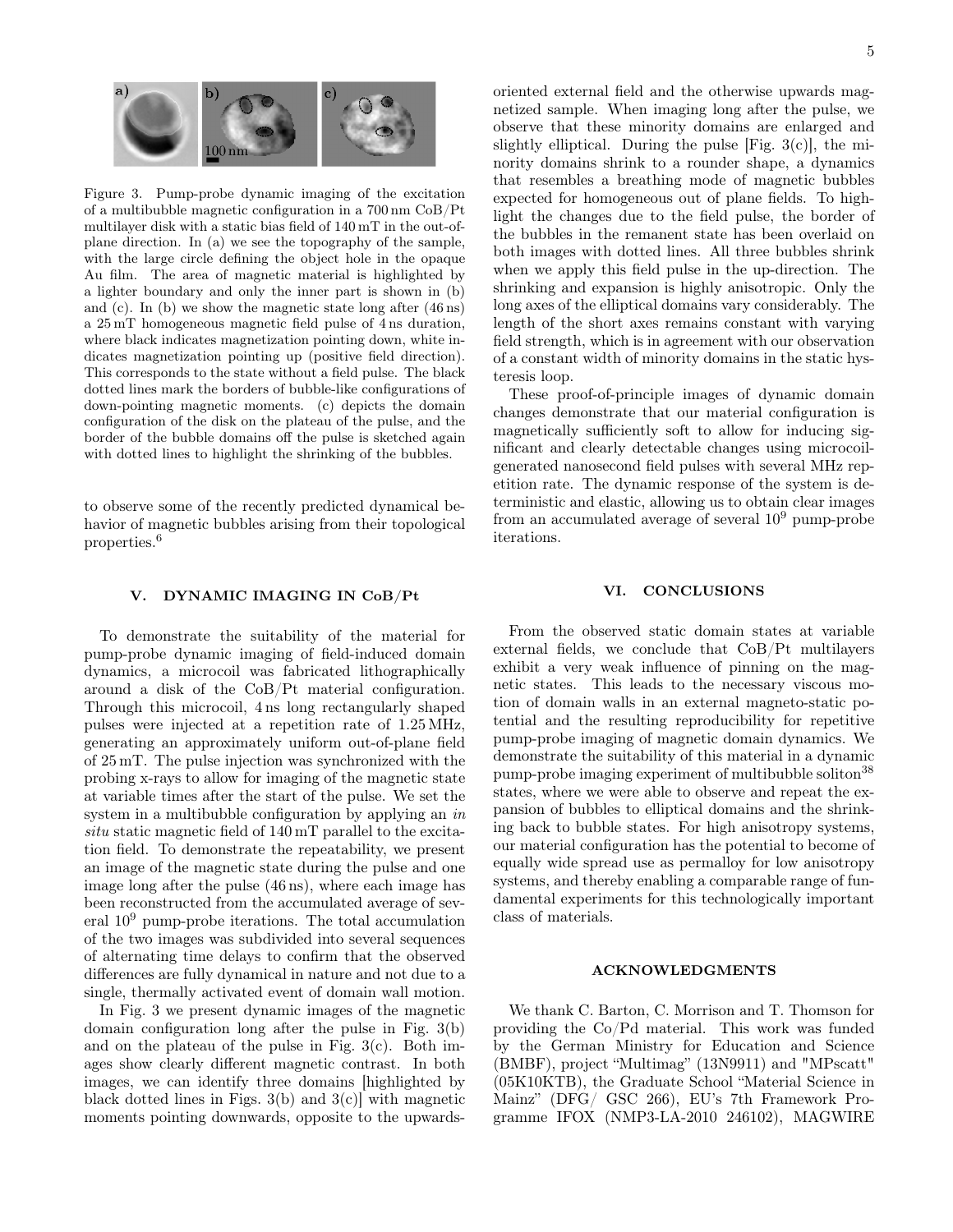(FP7-ICT-2009-5 257707), the European Research Council through the Starting Independent Researcher Grant MASPIC (ERC-2007-StG 208162), the Swiss National Science Foundation and the DFG.

- ∗ christoforos.moutafis@psi.ch
- † Present address: Department of Physics, Indian Institute of Technology Hyderabad, Ordnance Factory Estate, Yeddumailaram, Andhra Pradesh, 502205, India
- <sup>1</sup> B. Pfau, C. M. Günther, E. Guehrs, T. Hauet, H. Yang, L. Vinh, X. Xu, D. Yaney, R. Rick, S. Eisebitt, and O. Hellwig, Applied Physics Letters 99, 062502 (2011).
- <sup>2</sup> Y. Zhang, W. S. Zhao, D. Ravelosona, J.-O. Klein, J. V. Kim, and C. Chappert, Journal of Applied Physics 111, 093925 (2012).
- <sup>3</sup> S. Breitkreutz, J. Kiermaier, S. Vijay Karthik, G. Csaba, D. Schmitt-Landsiedel, and M. Becherer, Journal of Applied Physics 111, 07A715 (2012).
- 4 J. Heinen, D. Hinzke, O. Boulle, G. Malinowski, H. J. M. Swagten, B. Koopmans, C. Ulysse, G. Faini, B. Ocker, J. Wrona, and M. Kläui, Journal of Physics: Condensed Matter 24, 024220 (2012).
- 5 J. Xiao, A. Zangwill, and M. D. Stiles, Physical Review B 73, 054428 (2006).
- <sup>6</sup> C. Moutafis, S. Komineas, and J. A. C. Bland, Physical Review B 79, 224429 (2009).
- <sup>7</sup> C. Moutafis, S. Komineas, C. A. F. Vaz, J. A. C. Bland, and P. Eames, Physical Review B 74, 214406 (2006).
- <sup>8</sup> C. Moutafis, S. Komineas, C. A. F. Vaz, J. A. C. Bland, T. Shima, T. Seki, and K. Takanashi, Physical Review B 76, 104426 (2007).
- <sup>9</sup> K. Tanabe, D. Chiba, J. Ohe, S. Kasai, H. Kohno, S. E. Barnes, S. Maekawa, K. Kobayashi, and T. Ono, Nature Communications 3, 845 (2012).
- <sup>10</sup> B. Van Waeyenberge, A. Puzic, H. Stoll, K. W. Chou, T. Tyliszczak, R. Hertel, M. Fahnle, H. Bruckl, K. Rott, G. Reiss, I. Neudecker, D. Weiss, C. H. Back, and G. Schutz, Nature 444, 461 (2006).
- <sup>11</sup> M. Kammerer, M. Weigand, M. Curcic, M. Noske, M. Sproll, A. Vansteenkiste, B. Van Waeyenberge, H. Stoll, G. Woltersdorf, C. H. Back, and G. Schuetz, Nature Communications 2, 279 (2011).
- <sup>12</sup> A. Bisig, J. Rhensius, M. Kammerer, M. Curcic, H. Stoll, G. Schütz, B. Van Waeyenberge, K. W. Chou, T. Tyliszczak, L. J. Heyderman, S. Krzyk, A. von Bieren, and M. Kläui, Applied Physics Letters 96, 152506 (2010).
- <sup>13</sup> J. Rhensius, L. Heyne, D. Backes, S. Krzyk, L. J. Heyderman, L. Joly, F. Nolting, and M. Kläui, Physical Review Letters 104, 067201 (2010).
- <sup>14</sup> L. Heyne, M. Kläui, D. Backes, T. A. Moore, S. Krzyk, U. Rüdiger, L. J. Heyderman, A. F. Rodríguez, F. Nolting, T. O. Mentes, M. Á. Niño, A. Locatelli, K. Kirsch, and R. Mattheis, Physical Review Letters 100, 066603 (2008).
- <sup>15</sup> J. Vogel, M. Bonfim, N. Rougemaille, O. Boulle, I. M. Miron, S. Auffret, B. Rodmacq, G. Gaudin, J. C. Cezar, F. Sirotti, and S. Pizzini, Physical Review Letters 108, 247202 (2012).
- <sup>16</sup> S. Eisebitt, J. Lüning, W. F. Schlotter, M. Lorgen, O. Hellwig, W. Eberhardt, and J. Stöhr, Nature 432, 885 (2004).
- <sup>17</sup> G. Schütz, W. Wagner, W. Wilhelm, P. Kienle, R. Zeller, R. Frahm, and G. Materlik, Physical Review Letters 58, 737 (1987).
- <sup>18</sup> A. J. Schellekens, A. v. d. Brink, J. H. Franken, H. J. M. Swagten, and B. Koopmans, Nature Communications 3, 847 (2012).
- <sup>19</sup> M. S. Pierce, R. G. Moore, L. B. Sorensen, S. D. Kevan, O. Hellwig, E. E. Fullerton, and J. B. Kortright, Physical Review Letters 90, 175502 (2003).
- <sup>20</sup> G. Malinowski, F. Dalla Longa, J. H. H. Rietjens, P. V. Paluskar, R. Huijink, H. J. M. Swagten, and B. Koopmans, Nature Physics 4, 855 (2008).
- <sup>21</sup> J. Heinen, O. Boulle, K. Rousseau, G. Malinowski, M. Kläui, H. J. M. Swagten, B. Koopmans, C. Ulysse, and G. Faini, Applied Physics Letters 96, 202510 (2010).
- <sup>22</sup> C. M. Günther, F. Radu, A. Menzel, S. Eisebitt, W. F. Schlotter, R. Rick, J. Lüning, and O. Hellwig, Applied Physics Letters 93, 072505 (2008).
- <sup>23</sup> J. E. Davies, O. Hellwig, E. E. Fullerton, G. Denbeaux, J. B. Kortright, and K. Liu, Physical Review B 70, 224434 (2004).
- $24$  D. G. Stinson and S.-C. Shin, Journal of Applied Physics 67, 4459 (1990).
- <sup>25</sup> Z. Liu, R. Brandt, O. Hellwig, S. Florez, T. Thomson, B. Terris, and H. Schmidt, Journal of Magnetism and Magnetic Materials 323, 1623 (2011).
- $26$  T. Thomson, G. Hu, and B. D. Terris, Physical Review Letters 96, 257204 (2006).
- $27$  S. Hashimoto, Y. Ochiai, and K. Aso, Journal of Applied Physics 66, 4909 (1989).
- <sup>28</sup> D. Smith, V. Parekh, C. E, S. Zhang, W. Donner, T. R. Lee, S. Khizroev, and D. Litvinov, Journal of Applied Physics 103, 023920 (2008).
- <sup>29</sup> M. S. Pierce, C. R. Buechler, L. B. Sorensen, S. D. Kevan, E. A. Jagla, J. M. Deutsch, T. Mai, O. Narayan, J. E. Davies, K. Liu, G. T. Zimanyi, H. G. Katzgraber, O. Hellwig, E. E. Fullerton, P. Fischer, and J. B. Kortright, Physical Review B 75, 144406 (2007).
- <sup>30</sup> R. Lavrijsen, G. Malinowski, J. H. Franken, J. T. Kohlhepp, H. J. M. Swagten, B. Koopmans, M. Czapkiewicz, and T. Stobiecki, Applied Physics Letters 96, 022501 (2010).
- <sup>31</sup> R. Lavrijsen, M. A. Verheijen, B. Barcones, J. T. Kohlhepp, H. J. M. Swagten, and B. Koopmans, Applied Physics Letters 98, 132502 (2011).
- <sup>32</sup> B. N. Engel, C. D. England, R. A. Van Leeuwen, M. H. Wiedmann, and C. M. Falco, Physical Review Letters 67, 1910 (1991).
- <sup>33</sup> W. F. Schlotter, Lensless Fourier Transform Holography with Soft X-Rays, Dissertation, Stanford University (2007).
- <sup>34</sup> D. Stickler, R. Frömter, H. Stillrich, C. Menk, C. Tieg, S. Streit-Nierobisch, M. Sprung, C. Gutt, L.-M. Stadler, O. Leupold, G. Grübel, and H. P. Oepen, Applied Physics Letters 96, 042501 (2010).
- <sup>35</sup> E. Guehrs, C. M. Günther, B. Pfau, T. Rander, S. Schaffert, W. F. Schlotter, and S. Eisebitt, Optics Express 18, 18922 (2010).
- $^{36}\,$  F. Büttner, K. Zhang, S. Seyffarth, T. Liese, H.-U. Krebs, C. A. F. Vaz, and H. Hofsäss, Physical Review B 84, 064427 (2011).